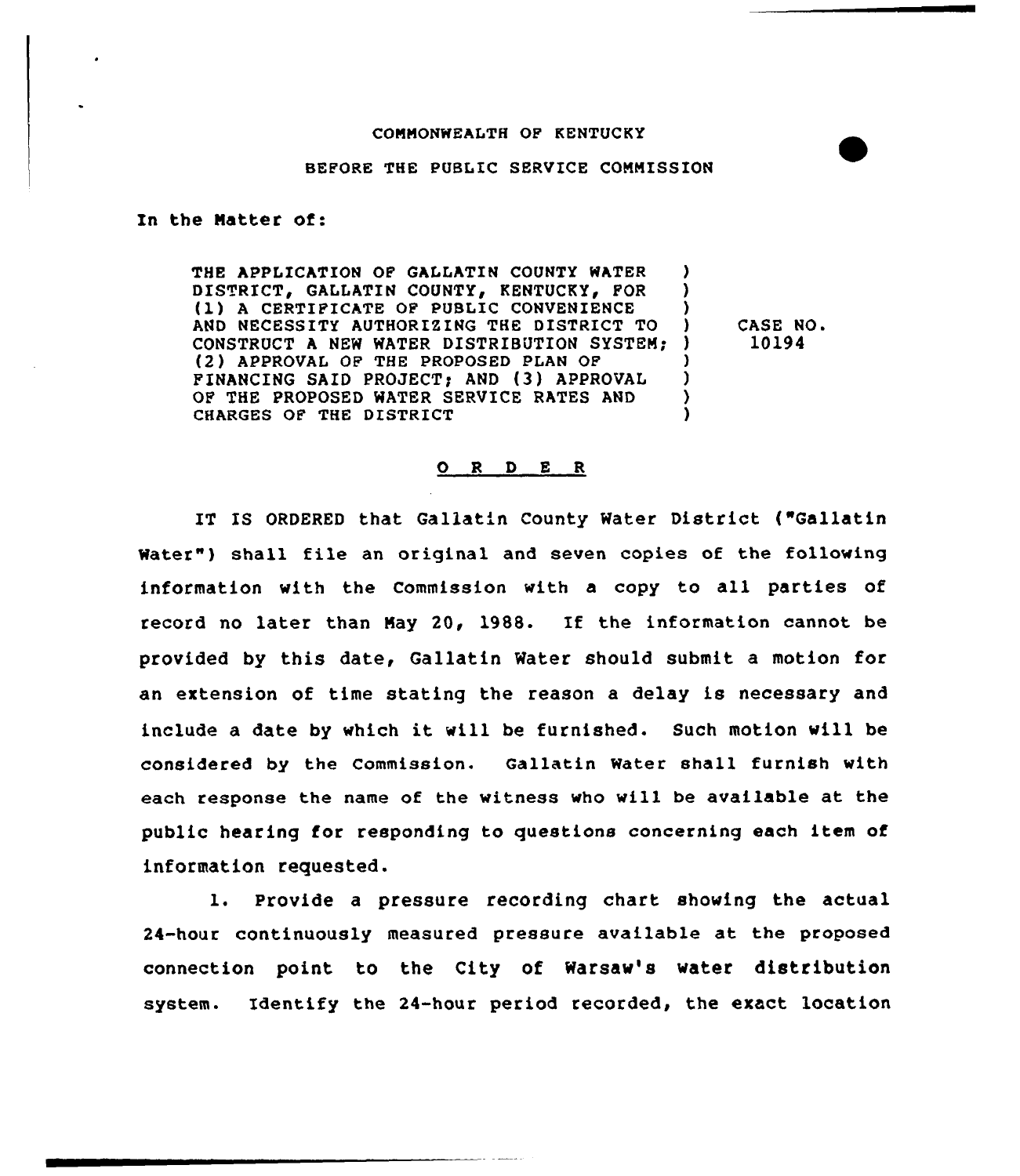of the pressure recorder and the sea level elevation of the recorder. Also state the schematic junction number nearest the location of the pressure recorder.

2. PtOVide the criteria used in determining the location, size, overflow elevation, and head range for the proposed water storage tank. In addition, state what other sites were considered and why they were not selected. Also state why two or more tanks at several locations were not proposed. Also state why a tank at or near junction 9 was not proposed.

3. The computer hydraulic analyses filed in this case for the existing water distribution system indicate that the potential exists for the system to experience Low pressure (Less than 30 psig) at Nodes 9, 22, 52, and 61 when the demand or the number of customers increase. Pressures at this level are in violation of commission regulation <sup>807</sup> EAR 5:066, Section <sup>6</sup> (l). Provide details of any preventive measures or additional construction Gallatin Water intends to perform to protect against this type of occurrence. Details should be documented by hydraulic analyses and field measurements.

4. The computer hydraulic analyses filed in this case for the proposed water distribution system indicates that the potential exists for the system to experience high pressure (more than 150 psig) at Nodes 3, 19, 91, and 110. Pressures at this level are in violation of Commission regulation 807 KAR 5:066, section <sup>6</sup> (1). Provide details of any preventive measures or additional construction Qallatin Water intends to perform to

 $-2-$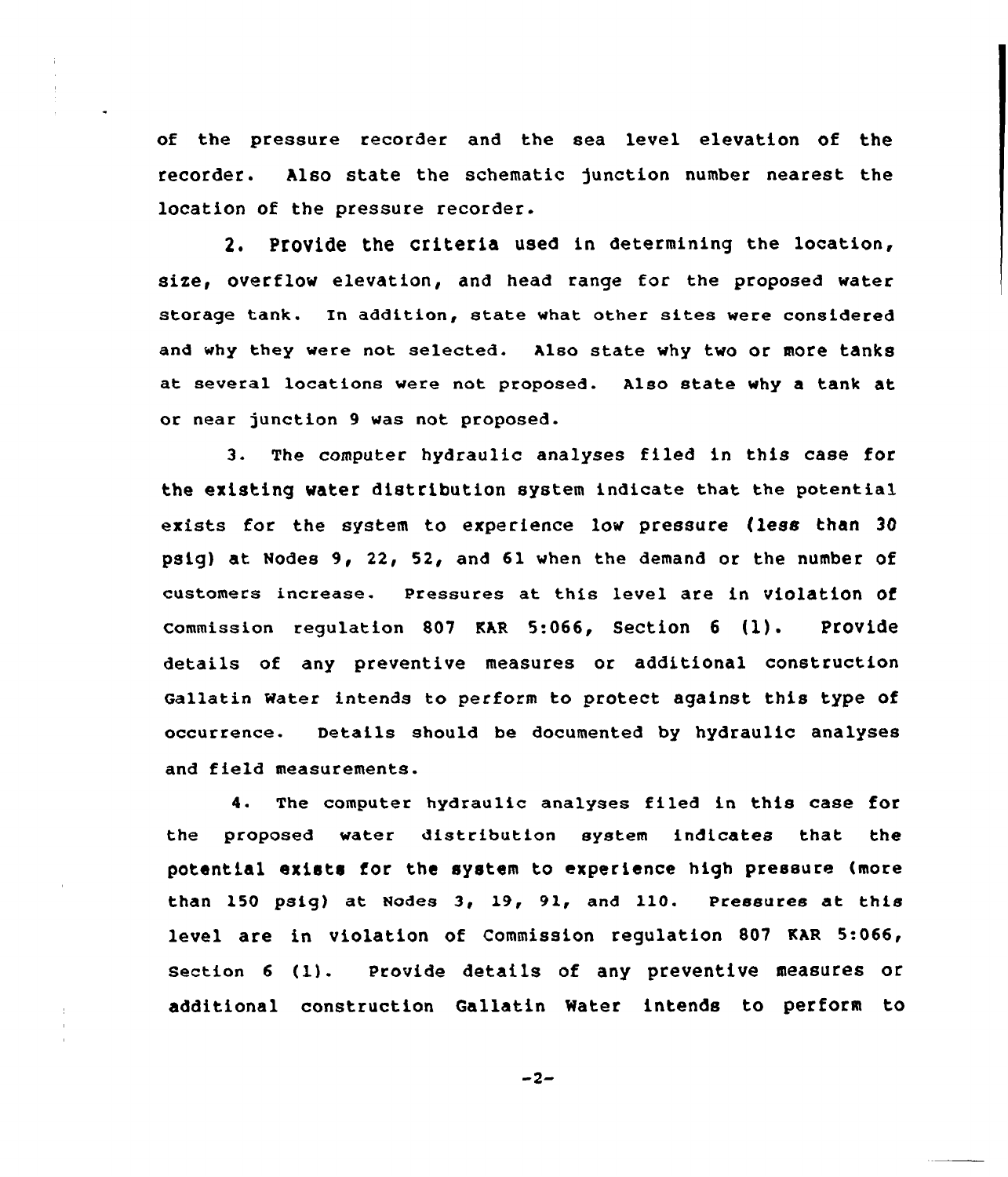protect against this type of occurrence. Details should be documented by hydraulic analyses and field measurements.

5. The proposed pump station is to be a concrete slab, concrete block building with a concrete slab roof. Provide documentation that supports this type construction. Also state whether a shingle type roof or a built-up roof was considered for this building. In addition, state whether a "can" type below ground pump station was considered. If neither was considered, state why not.

6. Gallatin Water is proposing to pump water from the City of Warsaw to its own water storage tank in one lift. Under this operating scenario the discharge pressure at the pump station would be approximately 200 psig under normal operating conditions. The pressure could even be higher at certain times. Based on the above, provide details of the safeguards utilized in the design of the system to compensate for this type of pressure (e.g. type of fittings, pipe, mainline or individual pressure reducing valves, etc.) Also explain why this lift was not proposed in two or possibly three lifts. In addition, provide <sup>a</sup> discussion Of the operation or maintenance problems that may be anticipated with this high pressure operation.

7. The construction plans call for both 4- and 6-inch blowoff valves. However, only a detail for 4-inch and smaller blowoff valves is shown on the plans. Provide clarification on this matter. If conventional fire hydrants are being considered for the proposed 6-inch blowoff valves, the following information should be considered in responding to this item. KRS 227, the

 $-3-$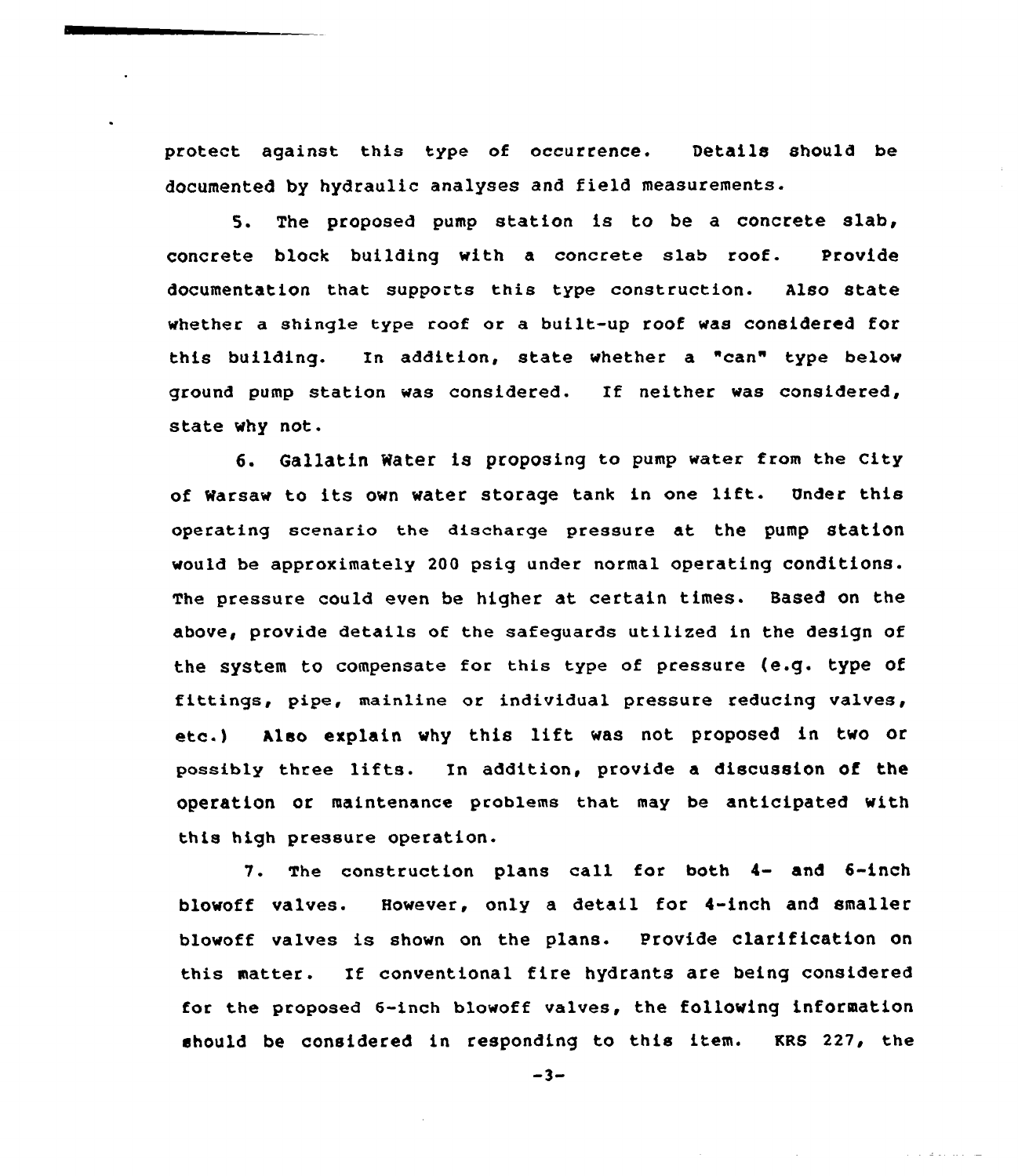"Recommended Standards For Water Works" by the Great Lakes — Upper Mississippi River Board of State Sanitary Engineers ("Ten States Standards" ) and the Insurance Services Office ("ISO") all have requirements for providing fire protection. All of these references reguire fire hydrant installation on a minimum of 6-inch diameter water lines. For residential construction, the ISO requires the capability to deliver between 500 to 1500 gallons per minute at a residual pressure of 20 pounds per square inch for a minimum of <sup>2</sup> hours from any fire hydrant. The Ten states Standards allow a fire hydrant on dead-end mains for flushing only if flow and pressure are sufficient. Otherwise an approved flushing hydrant or blow-off valve should be used. Based on the above, provide information as to the purpose of the proposed fire hydrants. If the purpose of the proposed fire hydrants is to provide fire protection, provide hydraulic analyses demonstrating the capability of callatin Water's system to comply with the requirements of KRS 227, the ISO and the Ten States Standards. If the fire hydrants are proposed for reasons other than fire protection state why other equipment was not considered {e.g., blow-off valves, drain valves, etc.).

8. Please provide calculations and explanations of estimates for the following expenses:

- a. Pumping.
- $b$ . Transmission and distribution;
- customer accounts;  $\mathbf{c}$ .

d. Administrative and general.